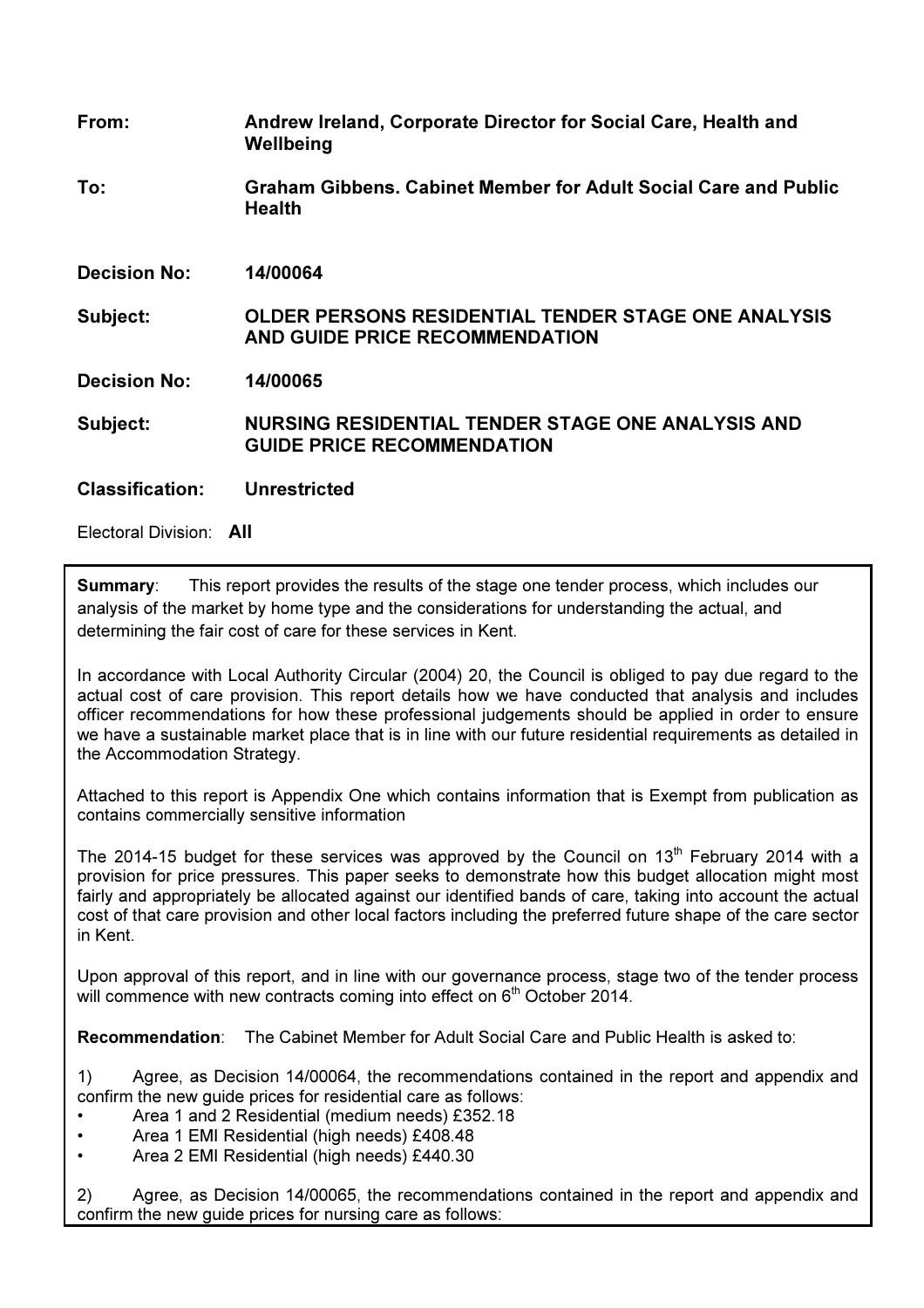- Area 1 Nursing £450.72
- Area 2 Nursing £487.42

3) Delegate to the Corporate Director of Social Care, Health and Wellbeing, or other suitable nominated officer, responsibility to take all steps that are necessary to implement these decisions.

#### 1. Context

The Council spends over £100m on residential and nursing care for older people. Following the decision in December 2013 to competitively tender these services a report was presented to Procurement Board in January 2014. This paper outlined the procurement options available in order to re-let the older persons residential and nursing care contracts and the requirement for any price review based for the financial year 2014/15.

In order to ensure compliance with the Choice Directive, appropriate competition within the market and our support of new market entrants, the decision was taken to re-let the contract using a Dynamic Purchasing System (DPS).

Strategic Sourcing and Strategic Commissioning have worked closely together and progressed through a competitive tender process led by the Procurement team. Full market participation was a key requirement to ensure the success of the procurement exercise. This was achieved by holding several market engagement events and enabled the market to be fully prepared for the tender process and to understand the importance of registering for and completing the documentation and our online cost model.

Older Persons Residential and Older Persons Nursing Care have been tendered separately but in order to consider the overall impact on the budget and our allocation of any price increases the outcome of stage one of both tenders are provided in this report.

# 2. Description of Service

Older persons' (usually, but not limited to, those over 65 years of age) residential care in Residential Care Homes and Nursing Homes situated within the administrative area of Kent County Council.

# 3. Background

The Council has not been out to tender for older persons' residential care since 2002, with current framework agreements awarded in 2003.

In order to comply with Local Authority Circular (2004) 20, the Council has had to consider annually how the cost of providing older persons' residential care has fluctuated and has had to conduct an appropriate fee review each financial year. The table below shows the 'usual rates' payable each year since 2004/05 in respect of the various categories of care:

| <b>OLDER PERSONS RESIDENTIAL</b> |      |                          |  |  |  |
|----------------------------------|------|--------------------------|--|--|--|
| Year                             | '-ee | <b>Guide/Usual Price</b> |  |  |  |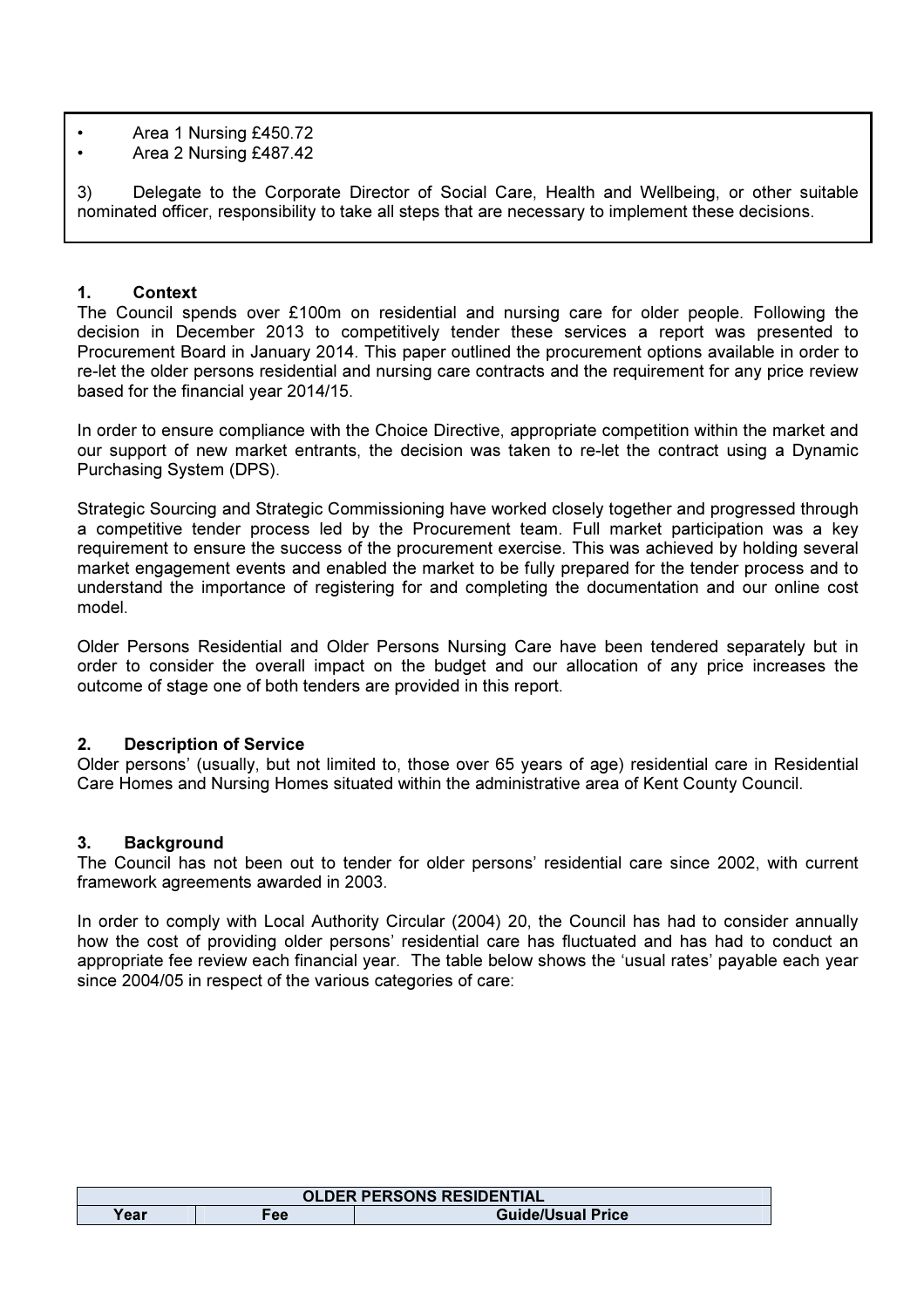|         | Increase for            | <b>Residential</b> | <b>Residential</b> | <b>EMI</b> | <b>EMI</b> |
|---------|-------------------------|--------------------|--------------------|------------|------------|
|         | <b>Existing Clients</b> | (Area 1)           | (Area 2)           | (Area 1)   | (Area 2)   |
| 2013/14 | 1%                      | £336.93            | £351.29            | £404.44    | £440.30    |
| 2012/13 | 1%                      | £333.00            | £348.01            | £400.44    | £436.00    |
| 2011/12 | 0.5%                    | £330.29            | £344.56            | £396.48    | £431.62    |
| 2010/11 | 0%                      | £328.65            | £342.85            | £396.48    | £431.62    |
| 2009/10 | 2.5%                    | £328.65            | £342.85            | £396.48    | £431.62    |
| 2008/09 | 2.5%                    | £320.63            | £334.49            | £386.61    | £421.09    |
| 2007/08 | £9.56                   | £312.81            | £326.33            | £377.38    | £410.82    |
| 2006/07 | 2.5%                    | £303.25            | £316.77            | £367.82    | £401.26    |
| 2005/06 | 3%                      | £295.85            | £309.04            | £358.85    | £391.47    |
| 2004/05 | 2.5%                    | £287.23            | £300.04            | £348.40    | £380.07    |

| <b>OLDER PERSON WITH NURSING</b> |                         |                          |                |  |  |  |
|----------------------------------|-------------------------|--------------------------|----------------|--|--|--|
|                                  | Fee                     | <b>Guide/Usual Price</b> |                |  |  |  |
| Year                             | Increase for            | <b>Nursing</b>           | <b>Nursing</b> |  |  |  |
|                                  | <b>Existing Clients</b> | area 1                   | Area2          |  |  |  |
| 2013/14                          | 1%                      | 429.26                   | 480.22         |  |  |  |
| 2012/13                          | 1%                      | 425.01                   | 475.47         |  |  |  |
| 2011/12                          | 0%                      | 420.80                   | 470.76         |  |  |  |
| 2010/11                          | 0%                      | 420.80                   | 470.76         |  |  |  |
| 2009/10                          | 2.5%                    | 420.80                   | 470.76         |  |  |  |
| 2008/09                          | 3.53%                   | 410.54                   | 459.28         |  |  |  |
| 2007/08                          | 2.47%                   | 396.54                   | 445.28         |  |  |  |
| 2006/07                          | 2.5%                    | 386.98                   | 435.72         |  |  |  |
| 2005/06                          | 3%                      | 377.54                   | 410.16         |  |  |  |
| 2004/05                          | 2.5%                    | 366.54                   | 398.21         |  |  |  |

In preparation for the 2013/14 review the Council undertook formal consultation with the Kent market, supported by the Trade Associations, to investigate how the cost of older persons' residential care had altered throughout the course of 2012/13. The consultation did not receive a large response, many providers being unwilling to share information about their costs. Re-tendering the contract in 2014 gave the Council the ability to request accounts as part of the tender exercise in order to clarify providers' costs and income. This information enabled us to carry out a full cost analysis in order to ensure our compliance with Circular (2004) 20 and minimise the prospects of successful legal action against the Council.

Responses were received from approximately 60% of the Kent market for this tender. The high level of responses has provided confidence that the data provides an adequate picture of the sector upon which to base the analysis on which we have calculated the new guide prices.

In more general terms the information enabled the Council to gain a better understanding of the Kent market, including different home types and their relative efficiency. The data has also helped to demonstrate the importance of the Accommodation Strategy in clearly stating our purchasing strategy for residential placements in order to ensure there is a sustainable and cost efficient market as we move towards the implementation of the Care Act and the residential market for 2016.

# 4. Procurement Route

The Dynamic Purchasing System (DPS) was selected to ensure that all providers who wished to participate, and who met the basic criteria, were invited to join the contract.

The strategy for this procurement is to facilitate as much choice as possible for those older persons who require accommodation in an older persons' residential or nursing home. The DPS therefore encourages as many potential suppliers to apply to join the DPS.

The DPS is a two stage process as follows: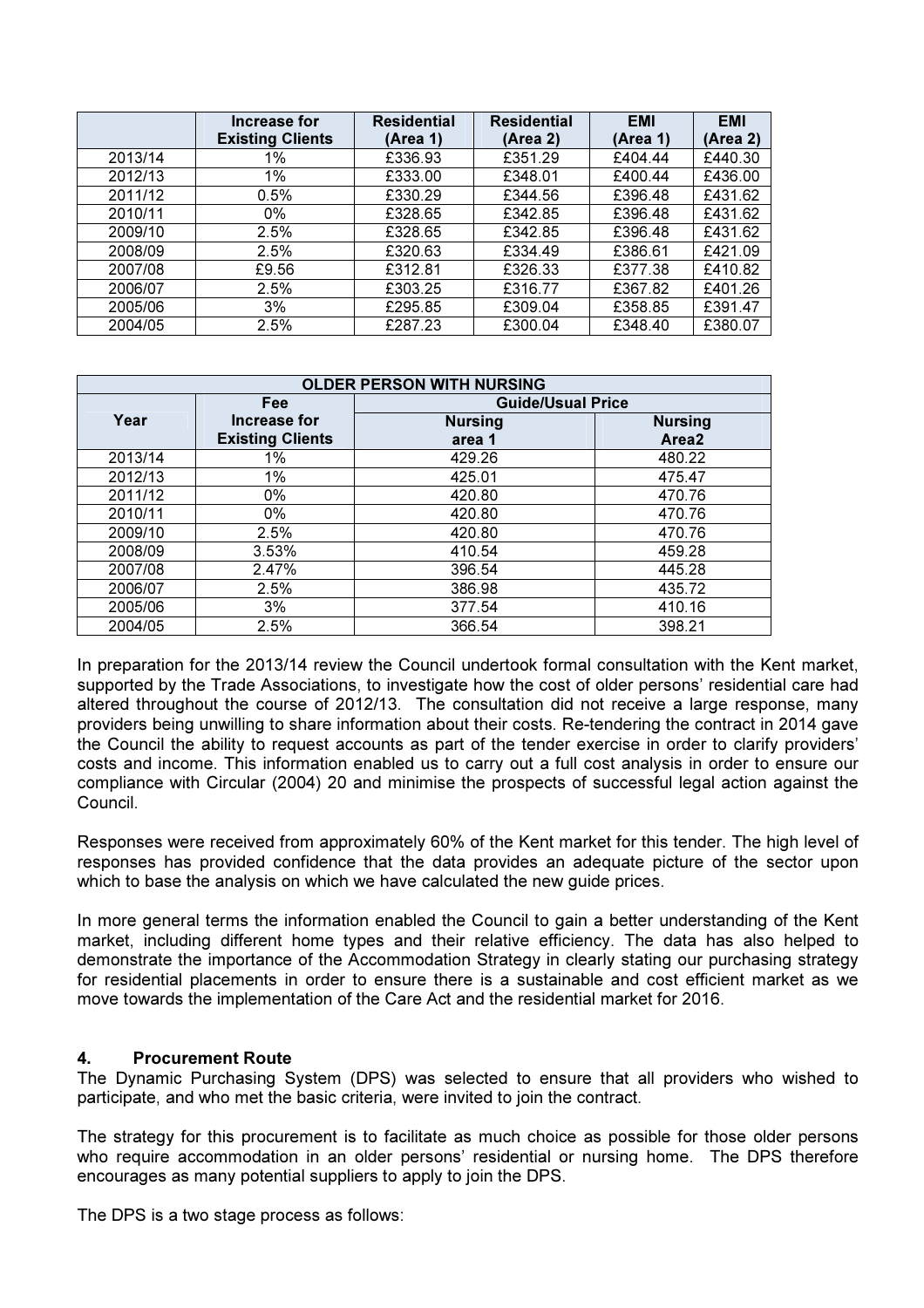- Stage One Pre-Qualification Questionnaire (including the submission of an online cost model for each care home situated within the administrative area of Kent County Council); and
- Stage Two Technical and Commercial Response.

All individual placements will be advertised under the new contract, and we are proposing placing a regular notice on the portal to ensure that any new market entrants, or existing providers with new capacity, are able to apply to join. Providers will express their interest to tender for placements and submit their real price, which is based on their occupancy/availability at the time of placement and reflect the needs of the client. They will not be able to exceed their tendered maximum indicative cost submitted at stage two. Third party top ups will be clearly defined and explained at the start as will any other financial implications for the service user. This should reduce the confusion for individuals, their families and providers and should subsequently reduce officer time responding to complaints and enquiries.

As part of this process it is our intention not to initially place any clients with providers who are not registered on the DPS, which providers currently account for 38% of the available beds for standard and EMI care. This is until such time as these providers have signed up to our Terms and Conditions and agree to deliver to our specification, conducted through the DPS procurement route. There may however need to be arrangements in place to allow such placements in order to comply with the Choice Directive and so individual contractual process arrangements are being developed.

# 5. The Process

As part of their response to stage one of the tender process, suppliers were required to complete and submit a separate Cost Model and Pre-Qualification Questionnaire for each older persons' Residential and Nursing Home situated within the administrative area of Kent County Council.

The model was completed in accordance with published instructions to ensure that all data were measured in the same way, so as to prevent any distortion of the figures and to ensure that we were able to undertake a proper analysis and comparison of the data. To this end providers' accounts were considered and the analysis endeavoured to identify, clarify, rectify and/or remove any obvious anomalies in the evidence submitted by suppliers.

As part of KCC's obligation to pay due regard to the actual cost of care, the Council is committed to understanding the cost of older persons' residential and nursing care, and only once this understanding is satisfactory will the Council be able to set a fair guide/usual price for the duration of the DPS, based on our budget allocation for the corresponding financial period. This guide price will also be the basis for applying any increase for existing residents from  $6<sup>th</sup>$  October 2014.

The information is also crucial to understand the potential implications of the Care Act as the Council will be exposed to the costs charged to the self-funded individuals. The majority of changes being introduced to the residential market through the Care Act will become effective in April 2016.

The agreed usual/guide price will be published as soon as the decision is implementable as part of the documentation of stage two of this tender process. Tenderers will therefore be able to submit an indicative price as part of stage two knowing what, if any implications will arise for Third Party Top-Ups.

In order to simplify the current guide prices and in an attempt to reduce any confusion with providers and service users, it was our intention to remove the geographical bands and replace these with one band per category of care, regardless of the geographical location. However, this has not been possible at this stage and there is commitment that this should be addressed in future.

# 6. Evaluation Methodology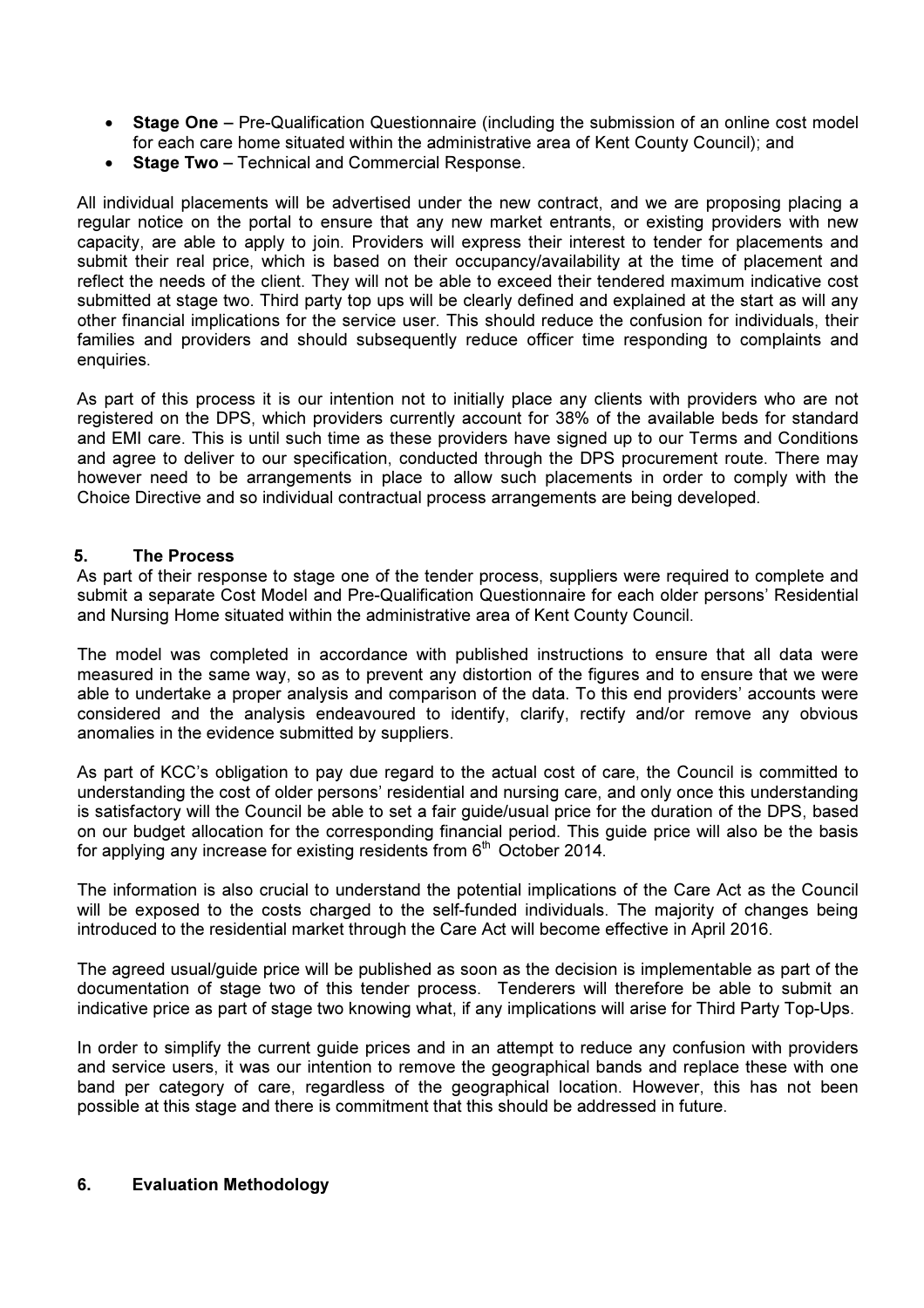In total, cost models were received for 144 older persons' residential care homes and 68 nursing homes situated within the administrative area of Kent County Council.

The level of data received provides further weight to the Accommodation Strategy and will support Strategic Commissioning in order to focus their attention on certain areas of the market that require further support, direction and encouragement.



### Older Person Residential Average no of client and Client Cost



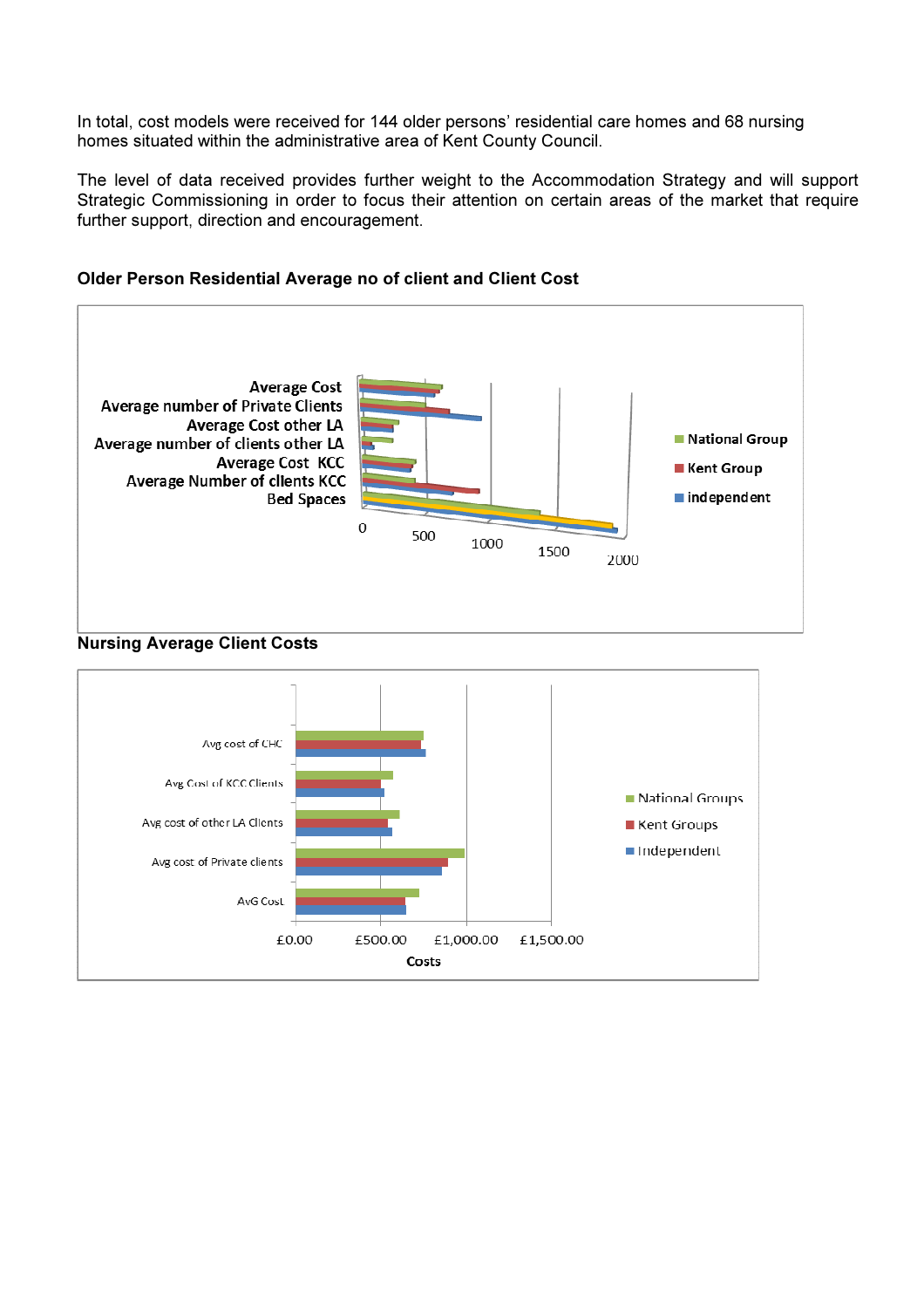



- Kent Group 1800 > 2011;
- National Group 1810 > 2009.
- 2 charts removed; in Appendix One (1) Total number of beds across all responses 3960.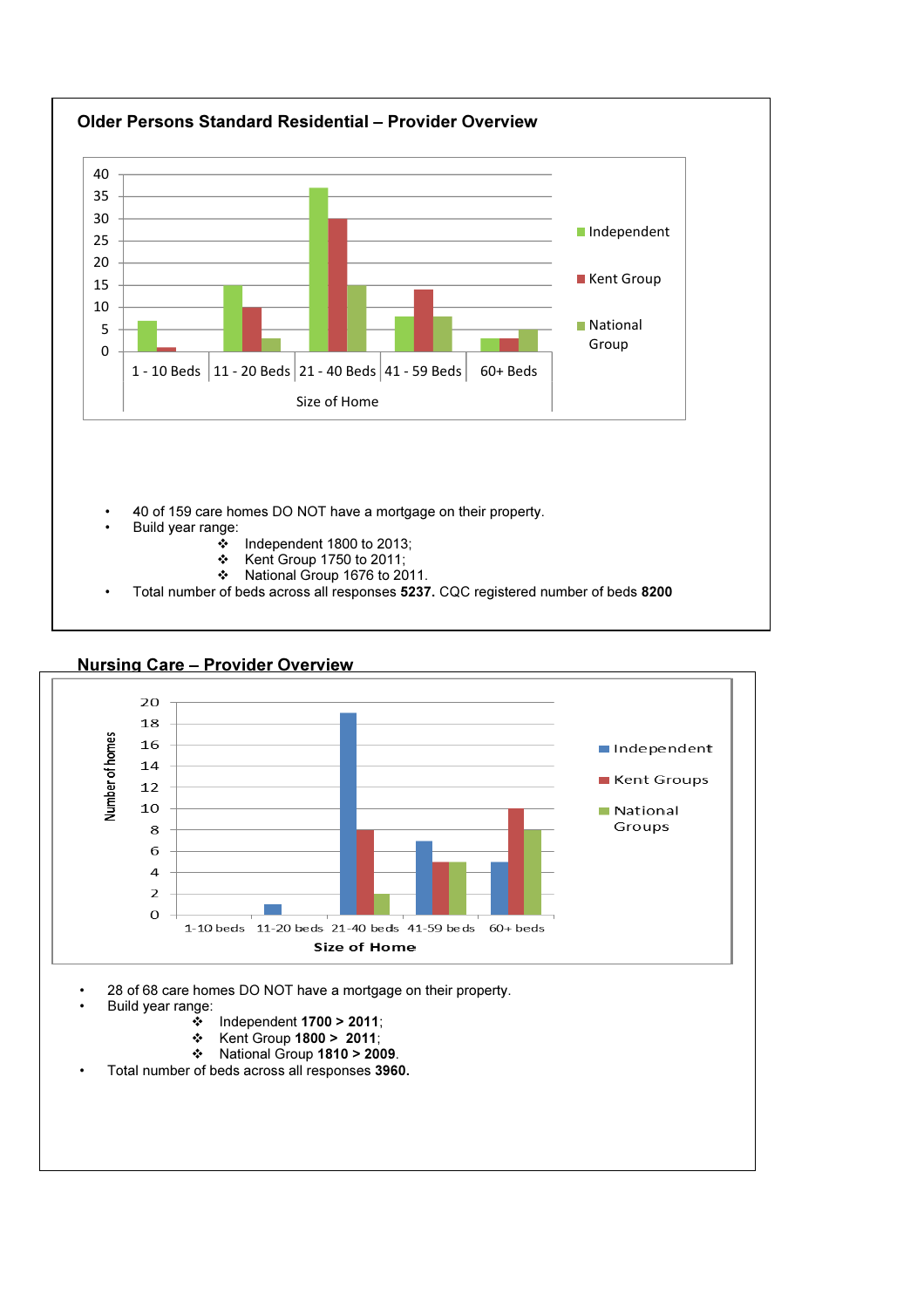

# Nursing Number of Beds by Home Type



The data submitted and analysed was based upon a forecast cost for 12 months, providers being asked to provide:

- average occupancy level (forecast and actual);
- variable hotel and management costs;
- fixed hotel and management costs;
- resource costs; which included total number of staff, forecast and actual cost for staff,
- costs for capital
- forecasted profit.

Procurement then analysed the average cost of care across Kent, including the average cost of care across the different types of organisations, the different CCG areas within Kent and the different sizes of homes.

To ensure that the data used was correct, there was an ongoing clarification process to review and cleanse all information. An audit trail has been kept on all changes made and providers will be informed, as part of stage two, of assumptions made.

The data enabled us to determine the most cost efficient home size to ensure that, in paying due regard to the actual cost of care, account could be taken of unnecessary inefficiencies in the system. As part of this process the following steps needed to be taken:

• providers' type of organisation classification were reviewed against the published criteria within the qualification questionnaire.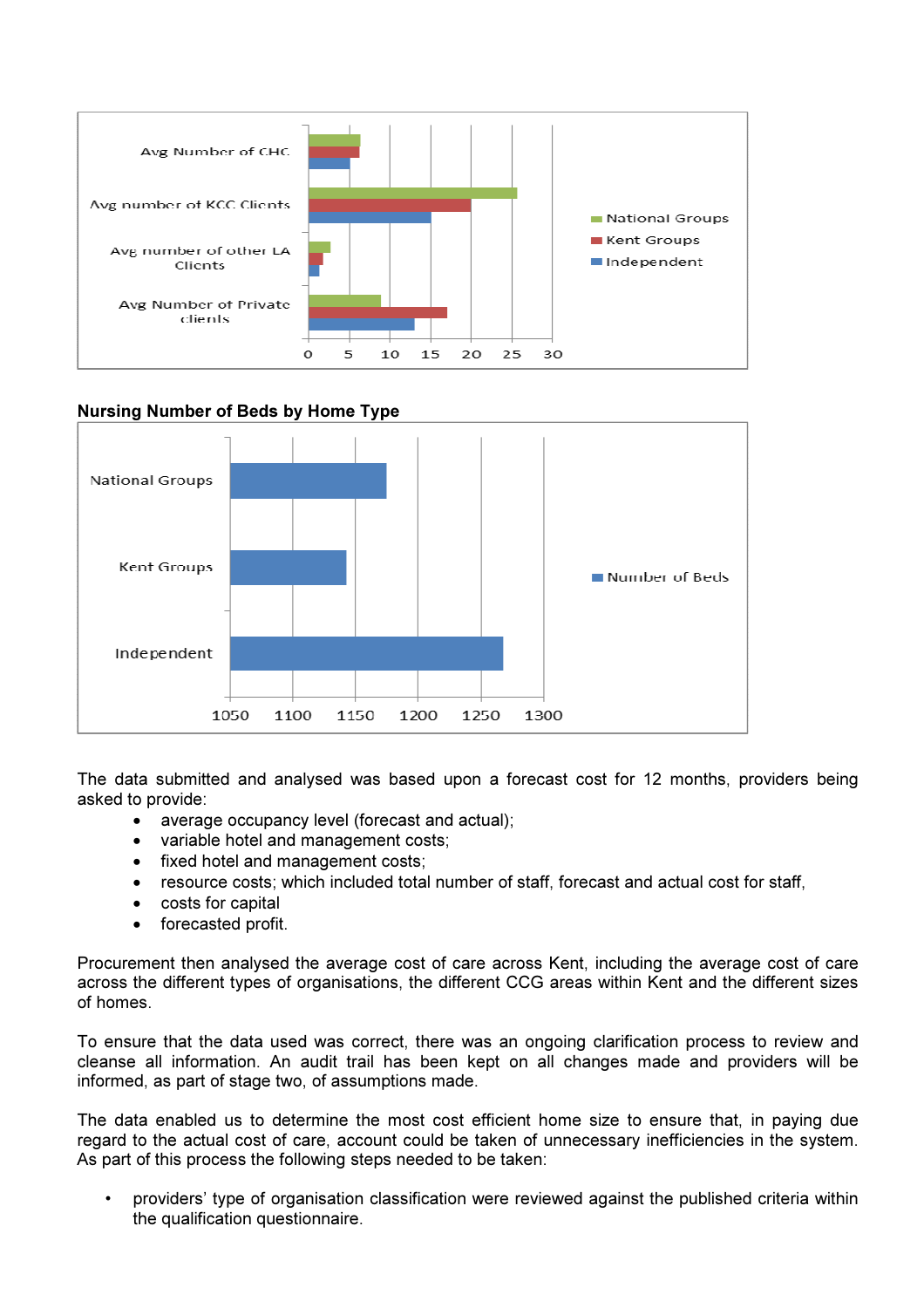- CQC Fee's information was recalculated against the new fee structure published by CQC and a standard approach applied.
- occupancy levels across all of the 3 types of homes, both the average and the mode (most common), were measured. They came out at 90% for Residential and an average of 91% for Nursing. It is important to note that this does not account for any beds that cannot be utilised due to quality issues. In a snapshot survey undertaken for the Accommodation Strategy, the vacancy level was 3%.
- based on the data received, resource costs (staffing) were calculated as a percentage of the total operating costs (an average of 61.24% for Residential and EMI and 66.16% for Nursing across the county of Kent).
- based on the data received, corporate overheads were calculated as a percentage of the total operating costs (an average of 6.14% for Residential and 4.82% for Nursing across the county).

# 7. Data Analysis

# Residential

The analysis is based upon cost data collected from the market for a total of 144 homes, managed by 93 different organisations, including both national and Kent group as well as independently owned homes:

|                                |                          | <b>Number of</b><br><b>Organisations</b> | <b>Number of</b><br><b>Homes</b> | <b>Number of</b><br><b>Beds</b> |
|--------------------------------|--------------------------|------------------------------------------|----------------------------------|---------------------------------|
|                                | <b>TOTAL</b>             | 93                                       | 144                              | 4794                            |
| <b>Type of</b><br>Organisation | <b>Independent Homes</b> | 65                                       | 65                               | 1820                            |
|                                | <b>Kent Groups</b>       | 18                                       | 56                               | 1837                            |
|                                | <b>National Groups</b>   |                                          | 23                               | 1137                            |

#### Nursing

The analysis is based upon cost data collected from the market for a total of 68 homes, managed by 45 different organisations, including both national and Kent group as well as independently owned homes:

|                                   |                          | <b>Number</b><br>Organisations | of Number<br><b>Homes</b> | of <sub>l</sub><br>of Number<br><b>Beds</b> |
|-----------------------------------|--------------------------|--------------------------------|---------------------------|---------------------------------------------|
|                                   | <b>TOTAL</b>             | 45                             | 68                        | 3583                                        |
| <b>Type</b><br>οt<br>Organisation | <b>Independent Homes</b> | 25                             | 32                        | 1267                                        |
|                                   | <b>Kent Groups</b>       | 12                             | 21                        | 1142                                        |
|                                   | <b>National Groups</b>   | 8                              | 15                        | 1174                                        |

All organisations provided a breakdown of the following information for each of their care homes in Kent; the data provided is based upon a forecast for 12 months from  $1<sup>st</sup>$  October 2014:

- Average occupancy level (forecast and actual)
- Fixed hotel and management costs
- Variable hotel and management costs Resource costs
- 
- 

# 7.1 Occupancy Levels

The data shows the Council that across all types of organisations, homes of different sizes and locations in different areas in Kent, the average and most common occupancy levels for Residential is 90% and for Nursing is 91%. It must be noted that, in some care homes, short term care services are offered which means that occupancy data is lower due to the turnover of residents. This in turn provides a reduction of the occupancy rate when long term care is calculated.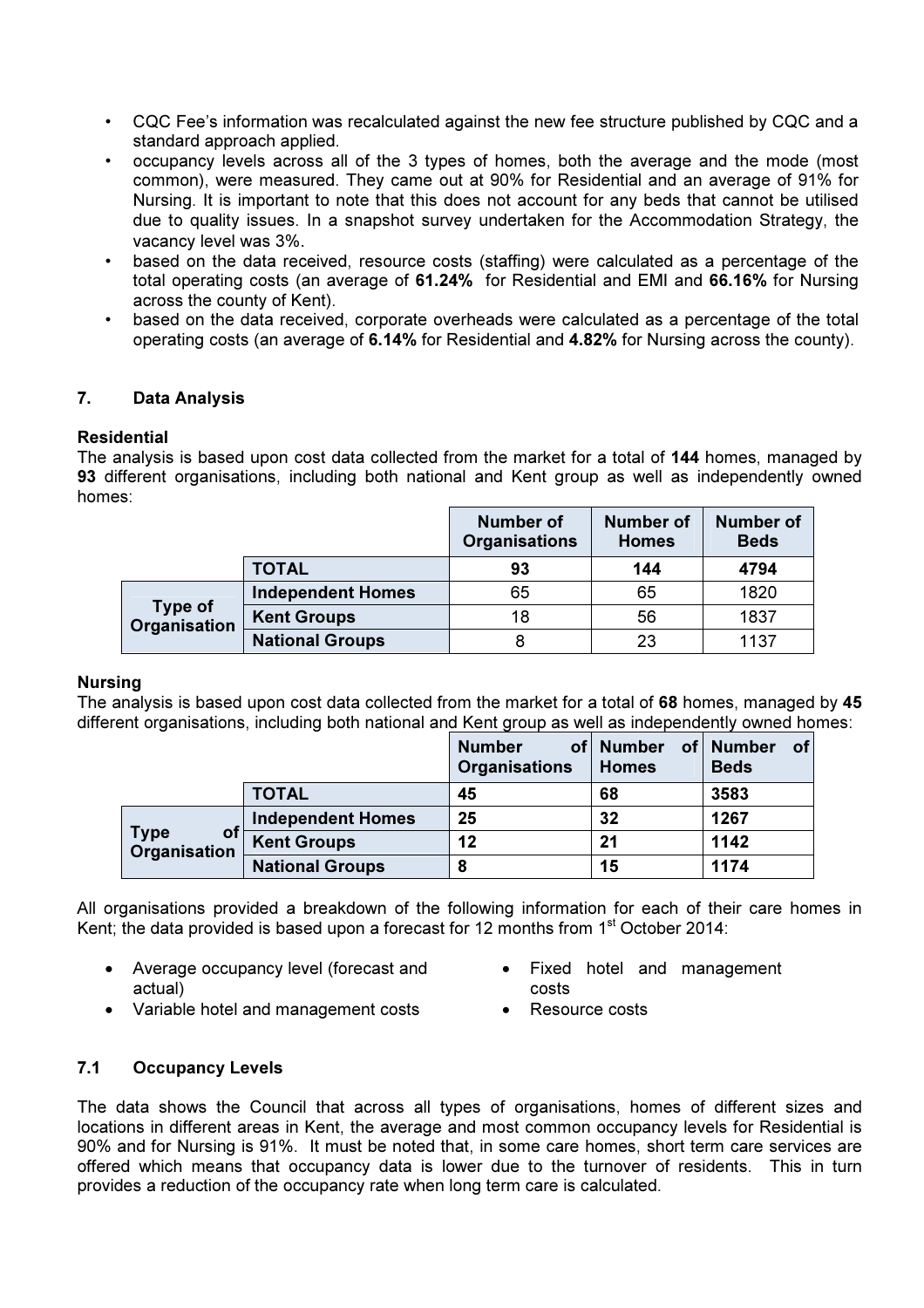The following factors have been taken into account in order to consider the most appropriate percentage occupancy level:

- The analysis of the cost model feedback for residential care determined that in Kent there is a 90% occupancy rate for Residential and 91% for Nursing. This rate includes short term bed activity which, by its very nature, means that there are additional vacancies included in this data. Care homes deliver a mix of long and short term services, some more than others which means this data is not reliable to determine a set model.
- The market consultation events held as part of the pre-tender process activity, the market fed back that occupancy could be anywhere between 60% and 98%
- The Association of Directors of Adult Social Services (ADASS) model recommends a rate of 94%
- Research from other local authorities shows a rate between 90% and 95% occupancy in residential and nursing homes.
- In preparation for the Accommodation Strategy a spot survey found that only 3% of the current vacancies were accessible. This was due to quality issues where contract sanctions have been applied, thus resulting in some beds not being accessible.

Based on the above reasons the recommendation is to apply an occupancy level of 90% for Older Persons and 92% for Nursing. It is important to note that we will be working with the market to improve this rate, so that a higher level can be applied for April 2016.

# 7.2 Variable and Fixed Hotel and Management Costs

All organisations submitted data which reflect the cost per resident per week based upon 100% occupancy. The only exception to this is the cost of CQC registration, which was provided as an annual value per care home; the Council has therefore calculated the equivalent of the average cost per resident per week based upon these annual figures.

# 7.3 Corporate Overheads

The Council calculated the cost of corporate overheads based upon the average percentage of the cost of corporate overheads in relation to the total operational costs of running a care home in Kent.

The Charter Institute of Purchasing and Supply (CIPS) define overheads as "the fixed costs that are not product-related to the goods or services produced by the business".<sup>1</sup> On this basis, the Council considers the following costs to be corporate overheads:

- insurance:
- CQC Registration;
- recruitment; and
- training.

 $\overline{a}$ 

The costs submitted for the above, including the cost submitted for other 'corporate overheads', shall be replaced using the assumption that the cost of corporate overheads amount to an average of 6.14% for Residential and EMI and 4.82% for Nursing of the overall operating cost of running a care home in Kent.

The data shows the Council that across all types of organisations, homes of different sizes and locations in different areas in Kent that the average and most common proportionate cost of corporate overheads is around 6.14% for Residential 4.82% for Nursing.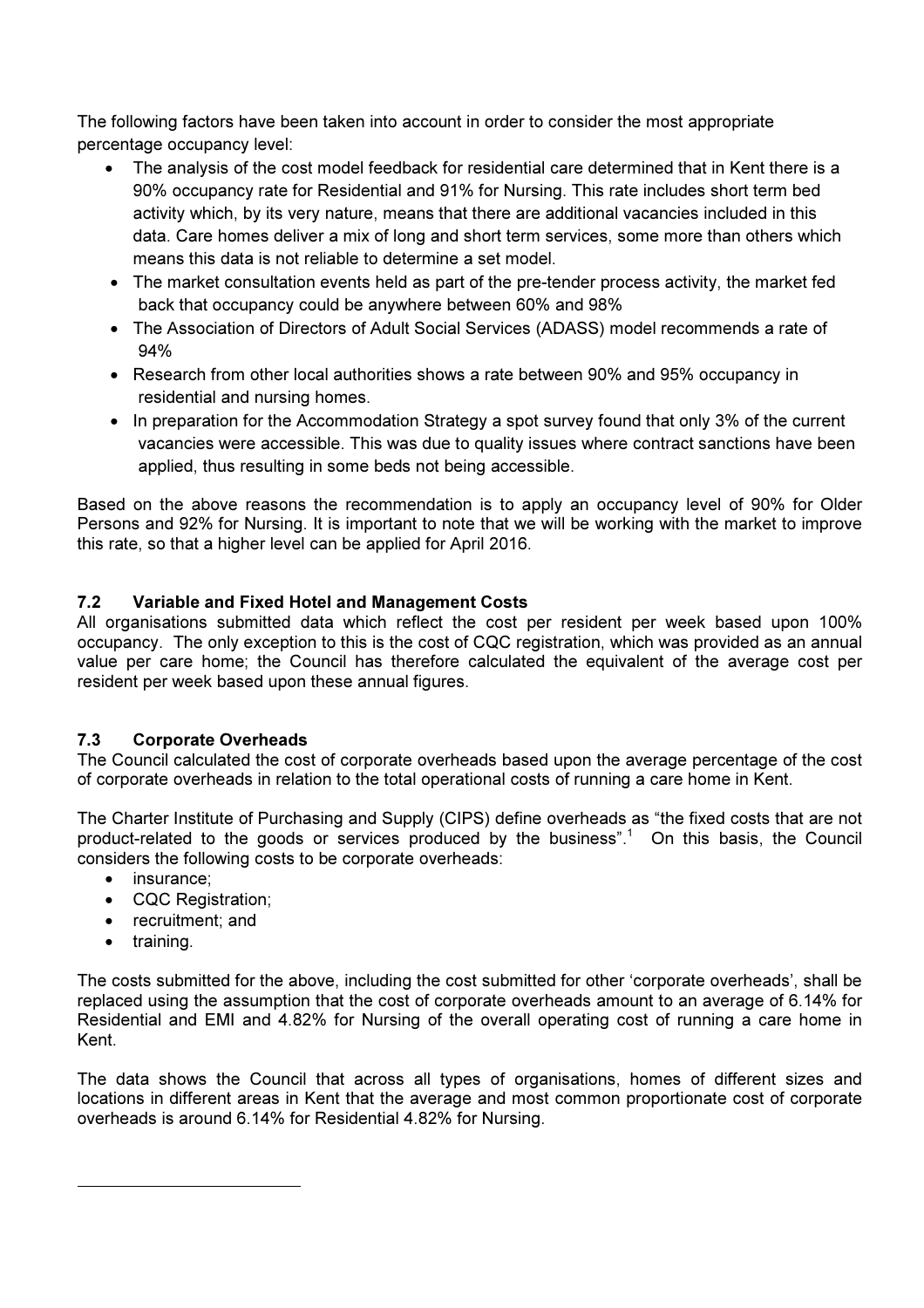The Council can now therefore assume that cost of corporate overheads amounts to an average of 6.14% for Residential and EMI and 4.82% for Nursing of the overall operating cost of running a care home in Kent.

# 7.4 Resource Costs (staffing)

The Council calculated the average resource cost based upon the average percentage of the resource cost in relation to the total operational costs of running a care home in Kent.

Twenty nine providers for Residential and eight providers for Nursing submitted an incoherent value for the annual staff costs. In the main the Council has been able to identify where these errors had occurred and recalculated the values accordingly. However, in one case, where the care home has a total of 58 staff and 59 beds, the organisation input a value of £45.04 for the annual total for staff costs. This organisation also failed to provide any accounts from which the Council would have been able to retrieve an actual value. In order to ensure this data did not impact on the analysis these costs were discounted for the purpose of this exercise.

The data shows the Council that, across all types of organisations, homes of different sizes and locations in different areas in Kent, the average and most common proportionate cost of resource is around 61.24% for both standard residential and EMI and 66.16% for Nursing.

The Council can now therefore assume that resource costs amount to an average of 61.24% for residential and EMI and 66.16% for nursing of the overall operating cost of running a care home in Kent.

# 7.5 Costs for Capital

For the purpose of this exercise we have separated profit and a return to the cost of capital. Therefore there is no specific consideration of profit allocated in this section of the report.

Cost of Capital reflects the cost of financing assets. For example interest on a loan. Cost of Capital is relevant to the all of the sector, as at the very least modernisation and, and general improvements will be required in order to meet and maintain the standards required in our specification and in line with the Accommodation Strategy and CQC requirements. A key example being the provision of en-suite facilities, not all homes have this facility and will be required to borrow money to modernise in this way. This is of course on the assumption that the property can be converted and does not make the home unviable in doing so.

The data shows that a cost for capital does not apply to 41.61% for residential and 42.65% for nursing care homes. However, it is prudent and standard practice to reflect the cost of capital. For example with regards to future enhancements required to meet the standards. The data is so varied (presented differently as a cost per resident, weekly cost, annual cost, proportionate cost, etc.). We do recognise that capital costs are applicable more widely than for home improvements. We therefore recommend that a percentage based on the average net asset value is applied to reflect the cost of capital.

The following considerations have been taken into account when considering the percentage cost of capital:

The Kent property market has seen a significant boom in the last year, with a further rapid increase in the price of land and buildings expected in the near future. Between April 2012 and June 2014, the average property price in Kent has risen from 1.4% to 7.5%. Although this is likely to be offset slightly by a potential hike in interest rates, the overall increase in property values goes some way to provide a return to capital for providers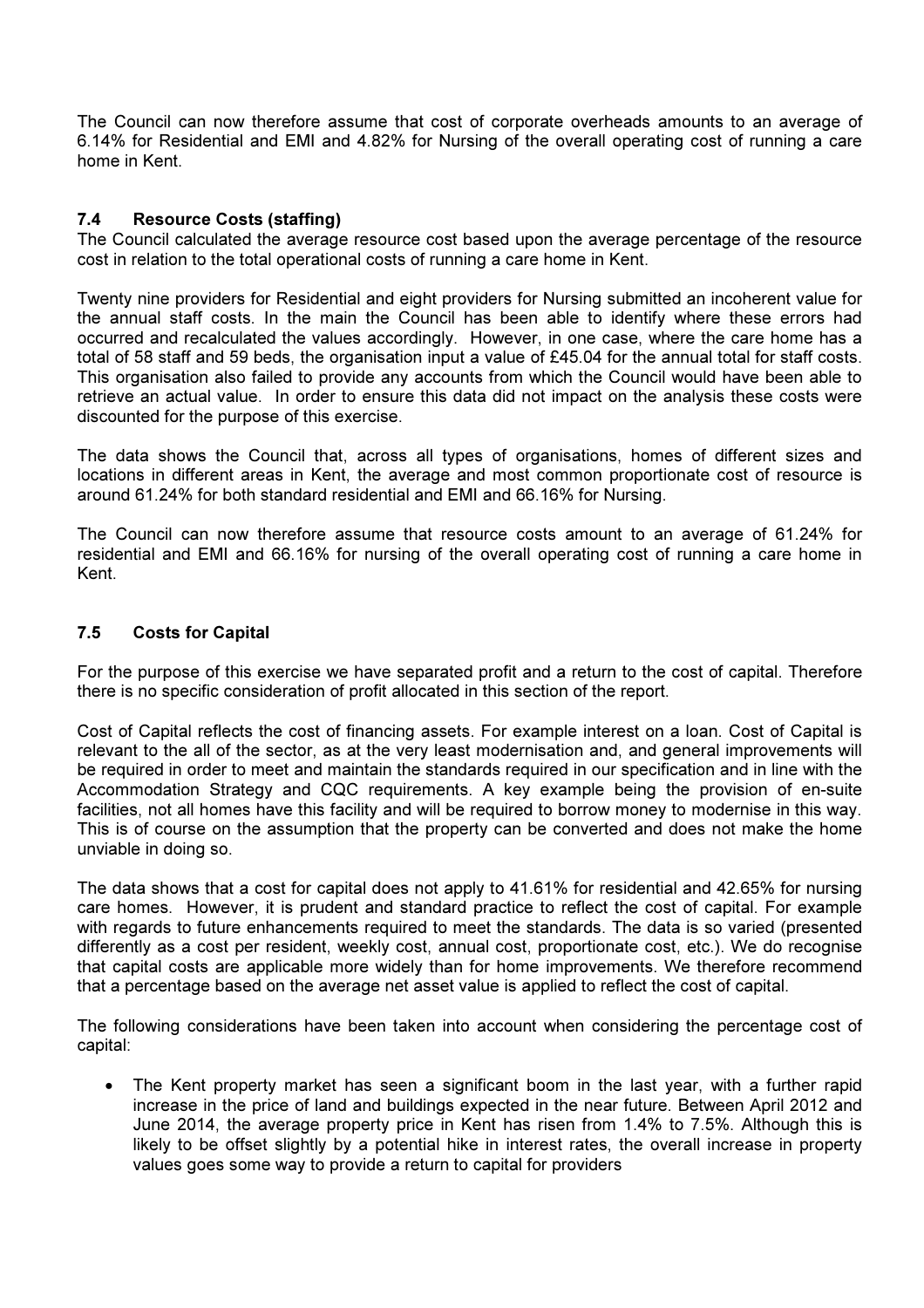We also considered the actual cost of homes in Kent and the impact our cost of capital calculation would have. The table below shows the variance in home value to bed size and rate. The sale prices show the indicative value of homes.

| <b>District</b>     | <b>Type of</b><br><b>Property</b> | <b>For Sale</b><br><b>Price</b> | No of<br><b>beds</b> | <b>Turnover</b>  | <b>Rates being</b><br>obtained |
|---------------------|-----------------------------------|---------------------------------|----------------------|------------------|--------------------------------|
| Mid kent            | <b>Nursing Home</b>               | 4,000,000.00                    | 50                   | 1.6 <sub>m</sub> | 496.00 - 765.00                |
|                     |                                   | 2,500,000.00                    | 75                   | 1 <sub>m</sub>   |                                |
| Coastal             | <b>Standard Resi</b>              | for both                        | 50                   | 850k             | 336.93 to £535                 |
| South east<br>Kent  | Dementia                          | 1,300,000.00                    | 25                   | 528k             |                                |
| North kent<br>coast | <b>Standard Resi</b>              | 1,050,000.00                    | 25                   | 489k             | 330.00 to<br>550.00            |
| Mid kent            | Dementia                          | 995,000.00                      | 18                   | 418k             |                                |
| North kent<br>coast | Dementia                          | 850,000.00                      | 21                   | 509k             | 440.00 to<br>600.00            |
| Tunbridge<br>wells  | <b>Standard Resi</b>              | 820,000.00                      | 14                   | 275.k            | 342.00 to<br>525.00            |
| Maidstone           | <b>Standard Resi</b>              | 710,000.00                      | 16                   | 259k             |                                |
| Folkestone          | Dementia                          | 675,000.00                      | 20                   | not<br>provided  | 336,00 to<br>610.00            |
| Margate             | <b>Standard Resi</b>              | 560,000.00                      | 18                   | 310k             |                                |
| Folkestone          | <b>Standard Resi</b>              | 499,950.00                      | 20                   | 258k             | 320.00 to<br>437.00            |
| Canterbury          | Dementia                          | 450,000.00                      | 16                   |                  | 440.00 to<br>600.00            |

Current cost of capital in the market is 7.3%, with the increase in value of property, we have calculated that at 4% this will more than cover the cost of capital.

Based on the above reasons we are applying a cost of capital of 4% for Nursing and EMI and 3% for ordinary residential. The variation of rate is considered appropriate due our desire to not purchase ordinary residential care in accordance with our Accommodation Strategy.

# 7.6 Profit

In analysing the data and applying our consideration for an appropriate level of profit, the Council were clear that we wanted to apply a separate value of profit to the cost of capital. As previously stated our Accommodation Strategy clearly states our intention to depart from purchasing ordinary residential care with a stronger focus on extra care housing and EMI residential provision.

By applying profit as a separate value, this also enabled us to apply a different level to each band, which would signal to the market the areas we wished to invest in.

### **Residential**

A significant amount of the data the Council received from the market regarding the forecasted profit (%) was questionable. According to the data received, 11 care homes aim to break even only, forecasting 0% profit; 6 care homes forecast making a loss, forecasting less than 0% profit; and 6 care homes failed to input a forecasted figure. A further 15 care homes input an actual value, rather than a % figure as instructed (ranging from £52.71 to £582,029). Of the remaining 106 care homes, on average, the forecasted profit is 13.56% (ranging from 1.5% to 35%):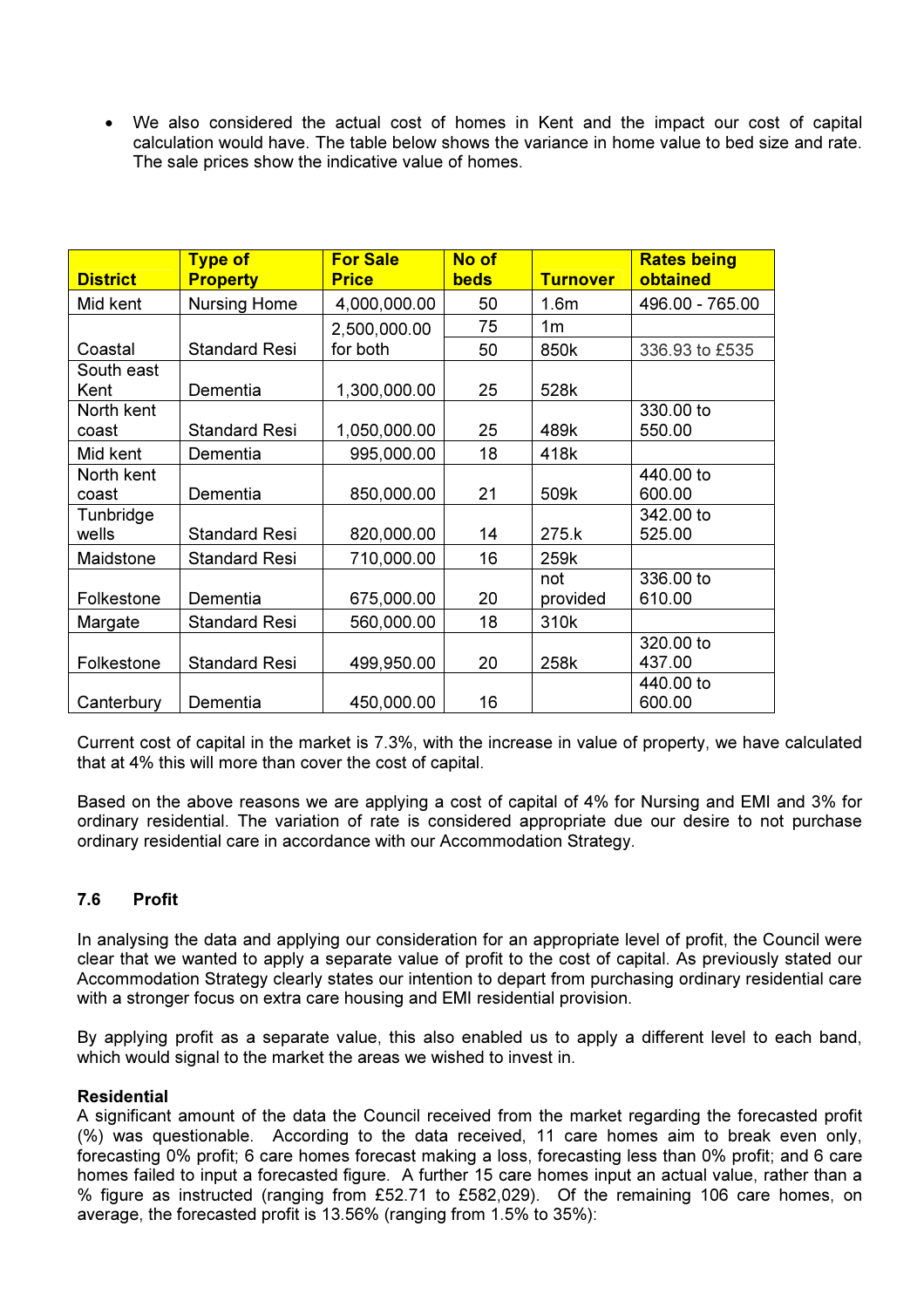|                       | <b>Forecast</b><br>$>13.56\%$<br><b>Profit</b> | <b>Forecast</b><br>$< 13.56\%$<br><b>Profit</b> | <b>Forecast</b><br>0% Profit | <b>Forecast</b><br><0% Profit | <b>Actual</b><br><b>Value</b> | No Data    |
|-----------------------|------------------------------------------------|-------------------------------------------------|------------------------------|-------------------------------|-------------------------------|------------|
| <b>Number of Care</b> | 56                                             | 50                                              | 11                           | 6                             | 15                            | 6          |
| <b>Homes</b>          | (38.89%)                                       | (34.72%)                                        | (34.72%)                     | (4.16%)                       | (10.42%)                      | $(4.16\%)$ |

# Nursing

A significant amount of the data the Council received from the market regarding the forecasted profit (%) is also questionable. According to the data received, 7 care homes aim to break even only, no homes are expecting to make a loss and only 2 care homes failed to input a forecasted figure. Of the remaining 59 care homes, on average, the forecasted profit is 13.13% (ranging from 4% > 35%):

|                                          | <b>Forecast</b><br>>13.13%<br><b>Profit</b> | <b>Forecast</b><br>$<$ 13.13%<br><b>Profit</b> | <b>Forecast</b><br>0% Profit | <b>Forecast</b><br><0% Profit | <b>Actual</b><br><b>Value</b> | <b>No Data</b> |
|------------------------------------------|---------------------------------------------|------------------------------------------------|------------------------------|-------------------------------|-------------------------------|----------------|
| <b>Number</b><br>οt<br><b>Care Homes</b> | 29<br>(48.52%)                              | 30<br>$(44.11\%)$                              | (4.69%)                      |                               | 0                             | $(2.94\%)$     |

Due to the cross subsidisation of private and local authority clients, there is an appreciation that providers make most of their profit from their private clients and this is not usually expected in the same measure from the local authority.

Although ADASS recommends a range of between 6-8% for profit, this covers all client groups and it is also important to note that these are difficult austere times and normal levels of profit should not be expected.

The following factors have been taken into account in order to consider the most appropriate percentage profit level:

- the analysis of the cost model feedback for residential care determined that the data on profit is incoherent with providers forecasting profit from less than 0% to over 30%
- Laing and Buisson profit it is combined within the return of capital investment of 12%
- In 2010 ADASS assume a figure of 6-8% across all client groups, however we are now in austere times and all parts of the commercial market are having to adjust.
- It is recommended to apply a higher level of profit to Nursing, EMI residential and EMI Nursing than to standard residential to achieve growth and sustainability in the areas the Council wishes to encourage. It is recognised that our neighbouring authorities pay more for their cost of care and Kent has a buoyant private market of self funders, which helps to sustain sufficient margins.
- Some private organisations have separate charging schedules for private payers, health and other local authorities. In some circumstances, KCC understands that the private payer is likely to be paying in excess of 50% more than the local authority price. Regardless of the charge, the individual will receive the same standard of care and the same food from the same staff group. Additional charges are made based on the provider's judgment of a better positioned larger room and additional facilities.
- KCC's current terms and conditions make working with the local authority beneficial to the market due to the Council a) being a gross payer and accepting the debt risk, b) paying two weeks in advance and two weeks in arrears, meaning that there is regular cash flow for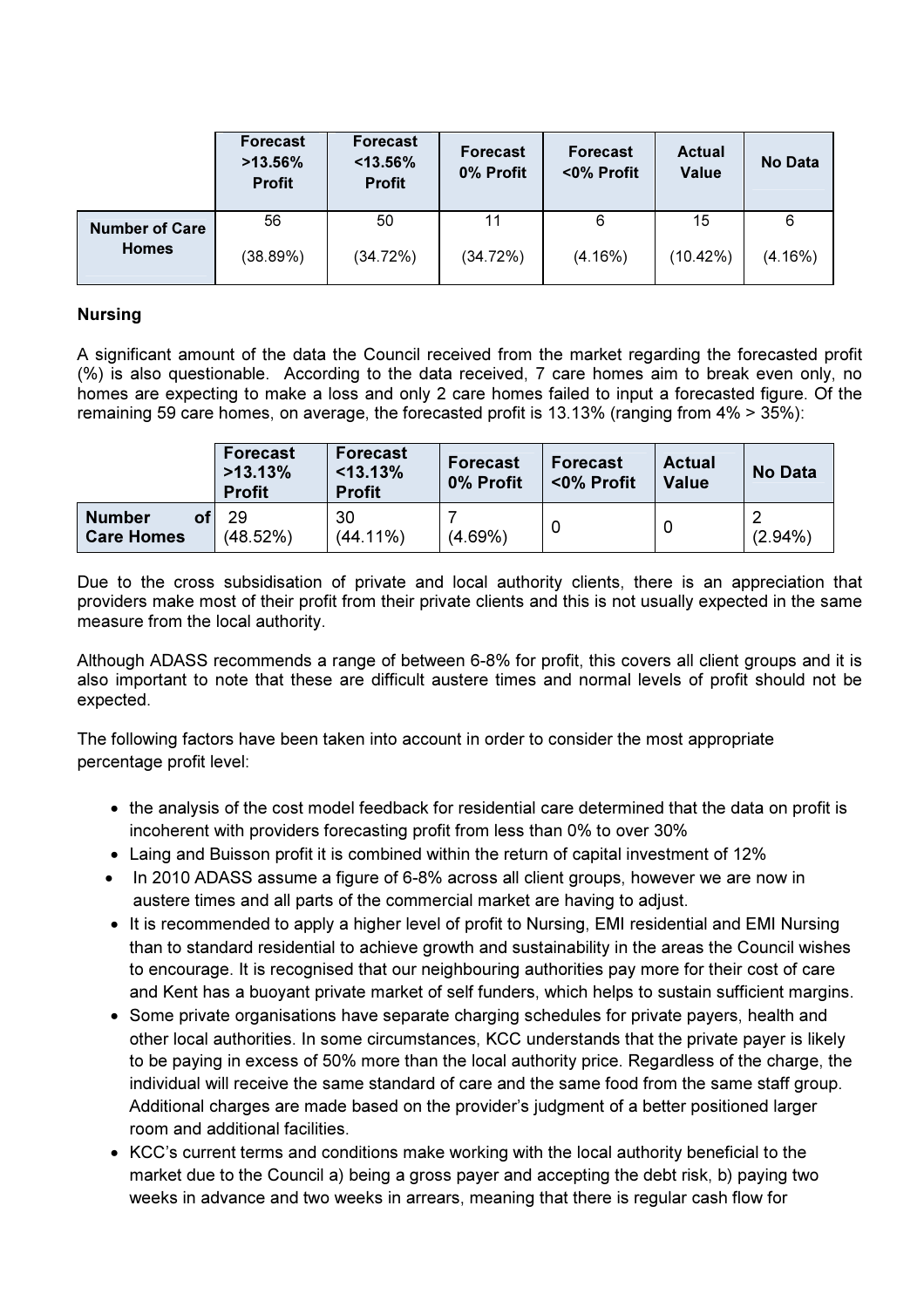organisations and c) providing strategic direction for business planning and supporting the home to meet their regulatory function with CQC

• The Accommodation Strategy seeks to address the lack of market direction by developing Market Position Statements. KCC knows that there will need to be more EMI residential, more nursing and more EMI nursing.

For these reasons it is our intention to allow for profit of 5% in EMI, 5% in Nursing and 2% in standard Residential.

# 7.7 The Cost of Older Persons' Residential Care

### Residential

The Council analysed the average cost of care across Kent. In addition, the Council analysed the average cost of care across the different types of organisation (i.e. independent homes, Kent groups and national groups), the different CCG areas within Kent and the different sizes of homes. In addition, the Council analysed the average cost of care across the different types of organisation (i.e. independent homes, Kent groups and national groups), the different locations within Kent (by CCG area) and the different sizes of homes.

On average, national groups appear to be running their care homes in Kent more efficiently than either those owned by Kent groups or that are independently owned. However, on average, national groups appear to spend proportionally more on staffing than either Kent groups or independently owned. Whilst, on average, care homes owned by Kent groups are run with proportionately less staff but with higher hotel and management costs.

There were a few instances in which the data received from organisations, indicating the type of organisation responsible for each care home, appeared to be incorrect based upon the published criteria. The Council, therefore using the data provided in section one of the online qualification questionnaire, reclassified the type of organisation responsible for some care homes in accordance with the following criteria:

- Independent Homes are providers, which are responsible for only one care home, which is located in the county of Kent.
- Kent Groups are providers, which are responsible for more than one care home, or under a holding organisation, located in the county of Kent.
- National Groups are organisations, which are responsible for care homes, which are located both in and outside the county of Kent.

#### Nursing

The Council analysed the average cost of care across Kent. In addition, the Council analysed the average cost of care across the different types of organisation (i.e. independent homes, Kent groups and national groups), Kent and the different sizes of homes. In addition, the Council analysed the average cost of care utilising 3 models:

- 1. Data received complete (including the full range of submitted data).
- 2. Revised data (including clarifications and anomalies removed)
- 3. Cleansed data (removal of all nursing homes that contain anomalies)

On average, national groups appear to be running their care homes in Kent more efficiently than either those owned by Kent groups or that are independently owned. However, on average, national groups appear to spend proportionally more on staffing than either Kent groups or independently owned. Whilst for residential, on average, care homes owned by Kent groups are run with proportionately less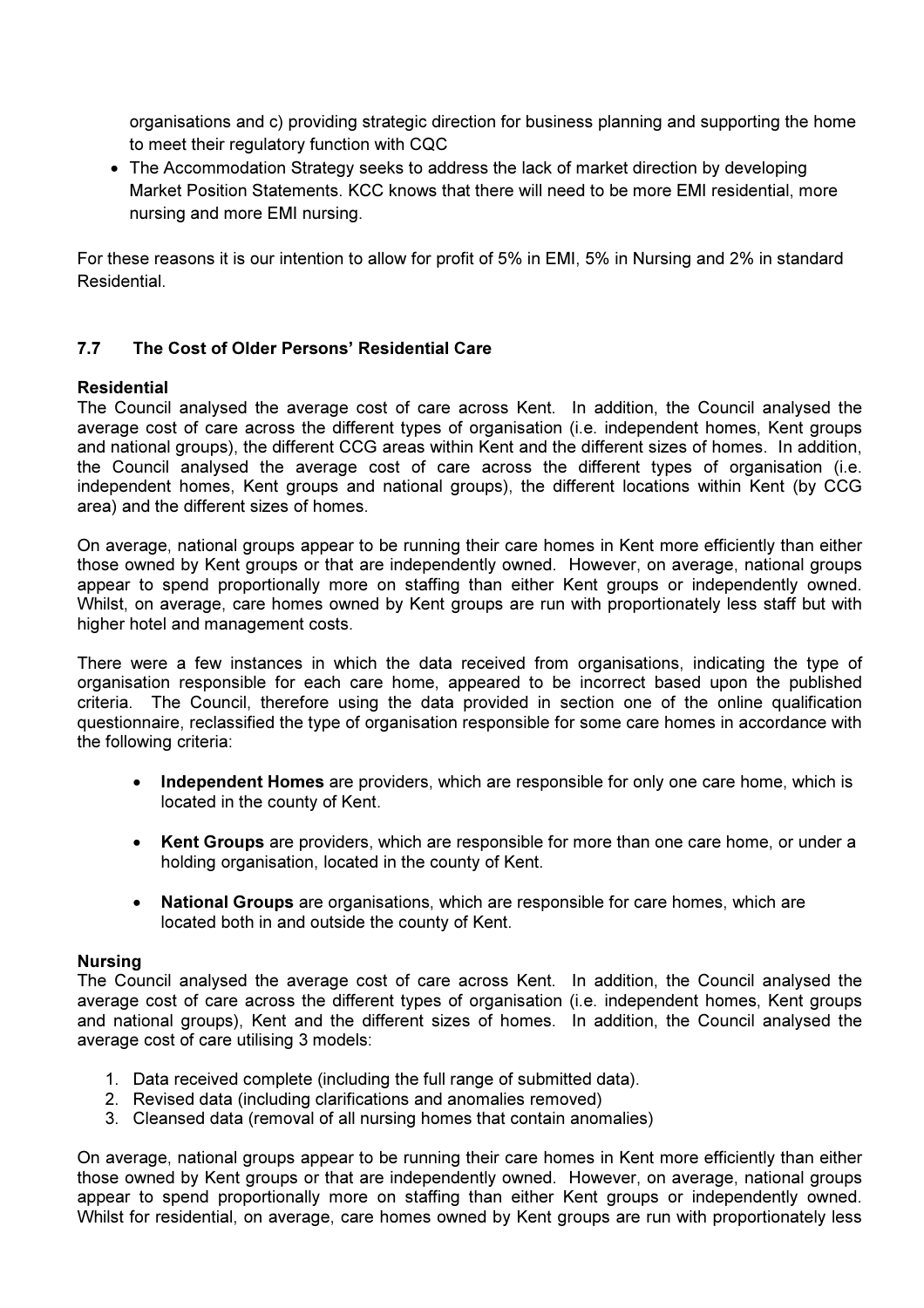staff but with higher hotel and management costs, however, for nursing Kent groups have a higher staffing cost, but lower hotel and management costs.

There were a few instances in which the data received from organisations, indicating the type of organisation responsible for each care home, appeared to be incorrect based upon the published criteria. The Council, therefore using the data provided in section one of the online qualification questionnaire, reclassified the type of organisation responsible for some care homes in accordance with the following criteria:

- Independent Homes are providers, which are responsible for only one care home, which is located in the county of Kent.
- Kent Groups are providers, which are responsible for more than one care home, or under a holding organisation, located in the county of Kent.
- National Groups are organisations, which are responsible for care homes, which are located both in and outside the county of Kent.

### 7.8 Location

The Council does not have an equal distribution of data from care homes across each of the different CCG areas in Kent. The data shows no tangible difference between the costs of running a care home based upon where it is located within Kent. Whilst, on average, the cost of running a care home, which is situated in Medway or out of county, appears to be significantly greater, this assumption would be based upon data from Residential three out of county care homes (i.e. two in East Sussex and one in Bexleyheath) and only four care homes situated in Medway. The data used in residential is from the original data set and has not been revised based on new clarifications/analysis. The data from Nursing showed two out of county homes.

#### Residential

|                                     | Number of<br><b>Organisations</b> | <b>Homes</b> | <b>Beds</b> | <b>Number of Number of Independent</b><br><b>Homes</b> | No. of Homes<br>owned by<br><b>Kent Groups</b> | No. of Homes<br>owned by<br><b>National Groups</b> |
|-------------------------------------|-----------------------------------|--------------|-------------|--------------------------------------------------------|------------------------------------------------|----------------------------------------------------|
| <b>Ashford CCG</b>                  | 5                                 | 5            | 160         | 4                                                      |                                                | U                                                  |
| <b>Canterbury &amp; Coastal CCG</b> | 19                                | 23           | 697         | 10                                                     |                                                | 2                                                  |
| Dartford, Gravesham & Swanley CCG   | 13                                | 17           | 509         | 8                                                      |                                                | 3                                                  |
| <b>South Kent Coast CCG</b>         | 27                                | 38           | 1094        | 14                                                     | 9                                              | 4                                                  |
| <b>Swale CCG</b>                    | 9                                 | 12           | 492         | 5                                                      |                                                |                                                    |
| <b>Thanet CCG</b>                   | 19                                | 23           | 699         | 14                                                     | 5                                              | 0                                                  |
| West Kent CCG                       | 20                                | 31           | 1143        | 11                                                     |                                                | 6                                                  |

#### Nursing

| CCG                     | Number of  | Number of    | Number of   | Independe | No of          | No of           |
|-------------------------|------------|--------------|-------------|-----------|----------------|-----------------|
|                         | Organisati | <b>Homes</b> | <b>Beds</b> | nt homes  | <b>Homes</b>   | <b>Homes</b>    |
|                         | <b>ons</b> |              |             |           | owned by       | owned           |
|                         |            |              |             |           | Kent           | by              |
|                         |            |              |             |           | Groups         | <b>National</b> |
|                         |            |              |             |           |                | <b>Groups</b>   |
| Ashford                 |            |              | 460         | 4         | З              |                 |
| Canterbury & Coastal    |            | 10           | 416         | 9         | <sup>0</sup>   |                 |
| Dartford Gravesham      | 5          | 8            | 508         | 2         | $\overline{2}$ | 4               |
| & Swanley               |            |              |             |           |                |                 |
| <b>South Kent Coast</b> | 6          | 9            | 423         | 4         | 5              | Ω               |
| Swale                   | 2          | 2            | 133         |           |                |                 |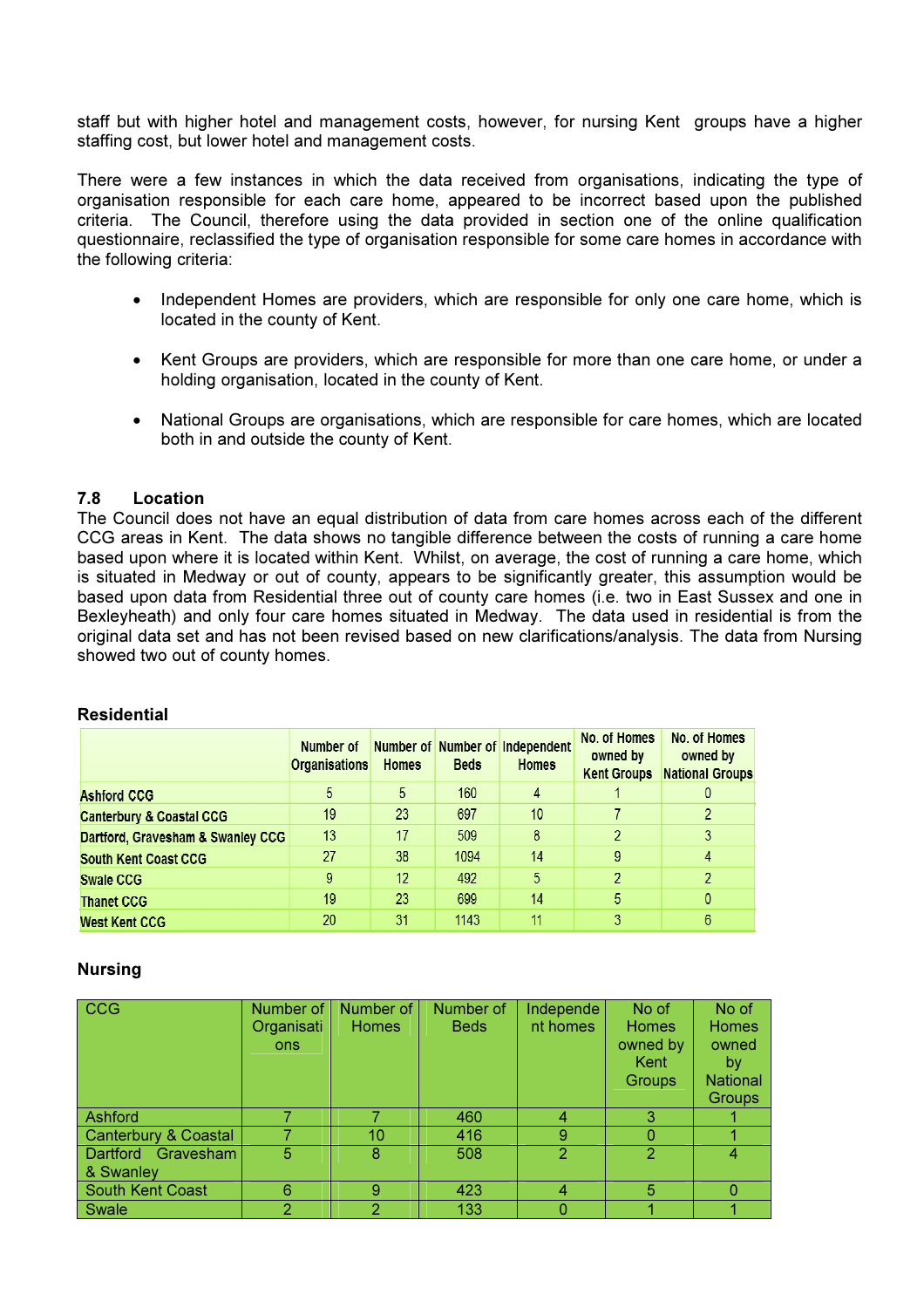| Thanet           |     | ヘララ<br>. .     |  |  |
|------------------|-----|----------------|--|--|
| <b>West Kent</b> | ∩ ⊿ | 1070<br>14 I V |  |  |

#### 7.9 Size of Home

### Residential

On average, care homes with 11 – 20 beds are run with proportionately less staff, but with higher hotel and management costs; care homes with  $11 - 20$  beds are the least efficient, with the highest average operating cost.

On average, care homes with 41 – 51 beds are run with proportionately more staff, but with relatively low hotel and management costs. However, on average, care homes with 60+ beds are marginally more efficient overall, with the lowest average operating cost.

As stated previously, the average number of care homes de-registering with CQC is 27 beds and the average size registering is 57 beds.

### Nursing

11 – 20 beds - information has been clarified.

On average 21 – 40 beds range is run with less staff, however cost per resident is greater than the 41 - 59 range, but hotel costs are less than the 41-59 range

On average the 41 – 59 beds range is run with a greater number of staff than the  $21 - 40$  range. This range of Providers has the greatest hotel costs per resident of all the ranges.

On average the 60+ bed range is run with more staff than the other ranges, with the lowest cost per resident for hotel costs, but highest staff costs per resident.

As stated previously, the average number of care homes de-registering with CQC is 27 beds and the average size registering is 57 beds.

# 8. Quality Audit

#### Residential

Strategic and Corporate Services Projects Team have undertaken a review of the calculations, assumptions and processes in order to provide quality assurance to the process. They have provided some recommendation on how to enhance the quality of the data presented by revisiting some of the formulas used. Where appropriate these recommendations have been built into the final analysis.

#### Nursing

This has not been carried out for the Nursing Data, however the same principles and process as residential was used for nursing.

On the request of the Cabinet Member external auditors have also reviewed our analysis and are happy with our process.

#### 9. Financial Implications

The Council is required to give three months' notice to terminate all existing framework agreements for this service, as they will all become obsolete from 6th October 2014. The Council's Accommodation Commissioning Group agreed the following regarding existing clients: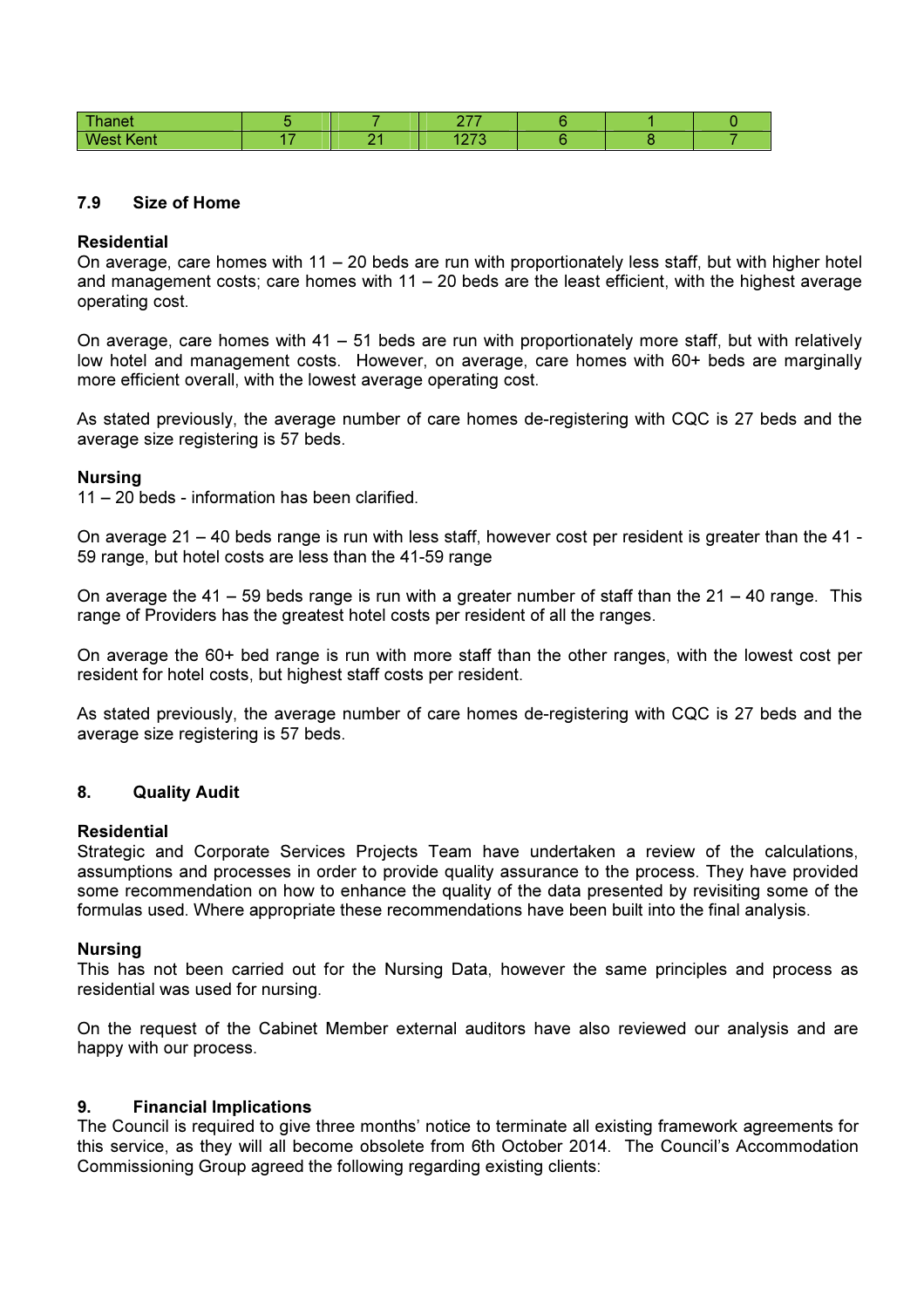- If a supplier applies to join the DPS and is successful AND the Council has current contractual placements with the supplier, the current contractual arrangements for these placements will automatically be renewed under the DPS. This means that the new guide/usual price shall apply from 6 October 2014.
- If a supplier does not apply to join the DPS AND the Council has current contractual placements with the supplier, the Council shall offer to renew current contractual arrangements for these placements, in accordance with the terms and conditions of the DPS. However, the guide/usual price shall remain the same for all existing clients placed with this supplier, until the supplier has successfully joined the DPS.
- If a supplier applies to join the DPS and is unsuccessful AND the Council has current contractual placements with the supplier, the Council shall need to investigate the reasons why the supplier failed the process. Unless the Council needs to terminate the placement/s and move clients (in extreme cases based on quality and safeguarding), the Council shall offer to renew current contractual arrangements for these placements, in accordance with the terms and conditions of the DPS. However, the guide/usual price shall remain the same for all existing clients placed with this supplier, until the supplier has successfully joined the DPS.

# 10. Legal Implications

When agreeing the Council's new guide/usual price, the Council must pay due regard to the actual cost of providing older persons' residential and nursing care within the county of Kent. Paying such regard does not in our view require the Council to pay for market inefficiency or over supply. In determining the relationship between the actual cost of care provision and the price the Council is prepared to pay for such care (the 'usual cost'), the Council is entitled to take into account considerations of efficiency and Kent's Accommodation Strategy.

To this end, the cost of care has been calculated on the basis of 31+ beds for Residential, because such homes are more efficient and account for over 48% of the available beds in the responses received.

For Nursing, using cleansed data with a reduced population of returns, the most efficient homes have between 31 & 45 beds. When using the uncleansed data and abridged data the most efficient homes have 60+ beds.

The Council is keen to ensure we have fulfilled our obligations within our available budget and have demonstrated our commitment to showing due regard to the fair cost of care.

#### 11. Equality Impact Assessments

An EQIA has been completed by Strategic Commissioning in order to consider and address any implications of the recommendations. This is provided in the exempt appendix 2.

#### 12. Sustainability Implications

By agreeing a new usual/guide price, with due regard to the cost of providing older persons' residential and nursing care within the county of Kent which has been determined through thorough analysis of cost data provided by the market, the Council should be helping to ensure sustainable provision. The new guide/usual price pays due regard to the actual cost of care and reflects a fair price which should sustain all suppliers providing older persons' residential care within the county of Kent.

Fee increases shall no longer be a solution for any issues raised regarding the sustainability of a care home; instead the Council shall work collaboratively with suppliers to identify why a care home is having financial difficulty; for instance, low occupancy, etc.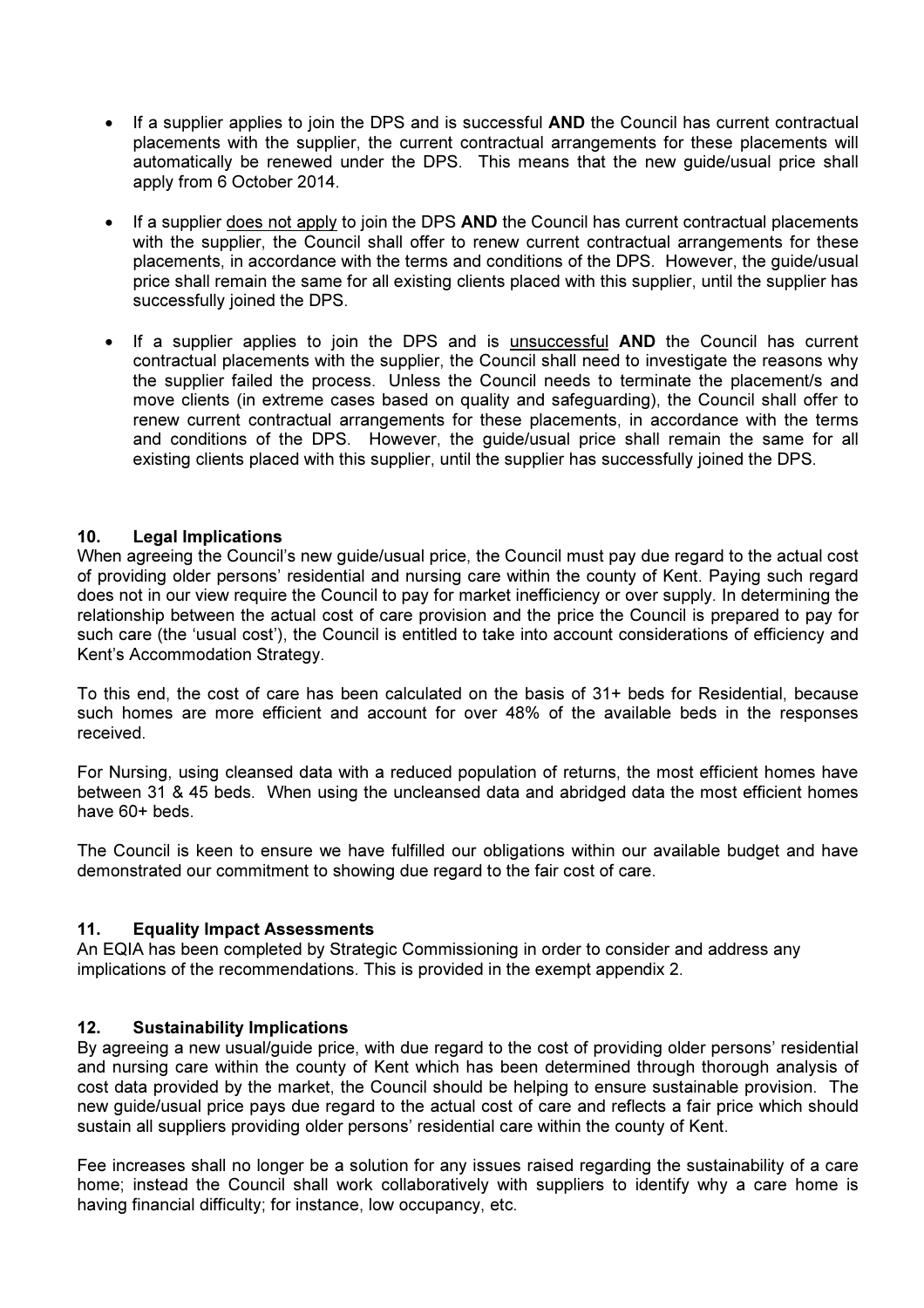The flexibility of the DPS shall allow the Council to attract new suppliers if more provision is required. The flexibility and call-off process of the DPS shall also encourage the market to operate more efficiently and to continuously improve the required service.

# 13. Alternatives and Options

As the Council decided to tender these services, rather than conduct a price review, there would be a significant legal risk of any other option, rather than concluding the tender process.

# 14. Conclusion

The Council must show due regard to the cost of providing older persons' residential care within the county of Kent. This process has enabled the Council to understand in more detail what these costs should be and what accounts for any differences.

As previously stated our intention was to remove the geographical bands within each category of care and this intention was further supported by our analysis which showed that there is no distinguishable difference between the cost of provision across different geographies. Supply, however, is still an issue in certain parts of the County.

Analysis of the costs incurred by these homes gave us our base line cost to which we applied our professional judgement in making assumptions in respect of occupancy, cost of capital and profit. These lead us to conclude that the actual cost of care for Older Persons Residential and Nursing is as follows:

| AVERAGE ACTUAL COST OF CARE PROVISION |                            |                                    |            |  |  |  |  |  |
|---------------------------------------|----------------------------|------------------------------------|------------|--|--|--|--|--|
| <b>Band</b>                           | <b>Current Guide Price</b> | <b>Actual Average Cost of Care</b> | Difference |  |  |  |  |  |
| <b>Band 1 Resi</b>                    | 336.93                     | 352.18                             | 4.53%      |  |  |  |  |  |
| <b>Band 2 Resi</b>                    | 351.49                     | 352.18                             | 0.20%      |  |  |  |  |  |
| Band 1 EMI                            | 404.44                     | 397.46                             | $-1.76%$   |  |  |  |  |  |
| Band 2 EMI                            | 440.3                      | 397.46                             | $-10.78%$  |  |  |  |  |  |
| <b>Band 1 Nursing</b>                 | 429.26                     | 505.27                             | 17.71%     |  |  |  |  |  |
| <b>Band 2 Nursing</b>                 | 480.22                     | 505.27                             | 5.22%      |  |  |  |  |  |

In paying due regard to the cost of care, we have also had to balance our budget allocation to ensure that price increases are applied to areas of greatest disparity and inequality. This will help us to address the gap between current and actual guide prices.

We also recognise that we are not able to bridge the gap in this financial year alone and will endeavour to work with our finance colleagues to ensure that there is a 3 year plan in place to close the gap between our identified actual cost of care and our proposed guide price.

We are also not able to make sufficient provision in order to remove the geographical bandings. To this end we seek to signal our intention to do this by applying only one band for residential and we aim to remove the bands for all remaining categories of care for April 2016.

The following factors have been taken into account in order for us to consider the percentage increase to apply to each care band.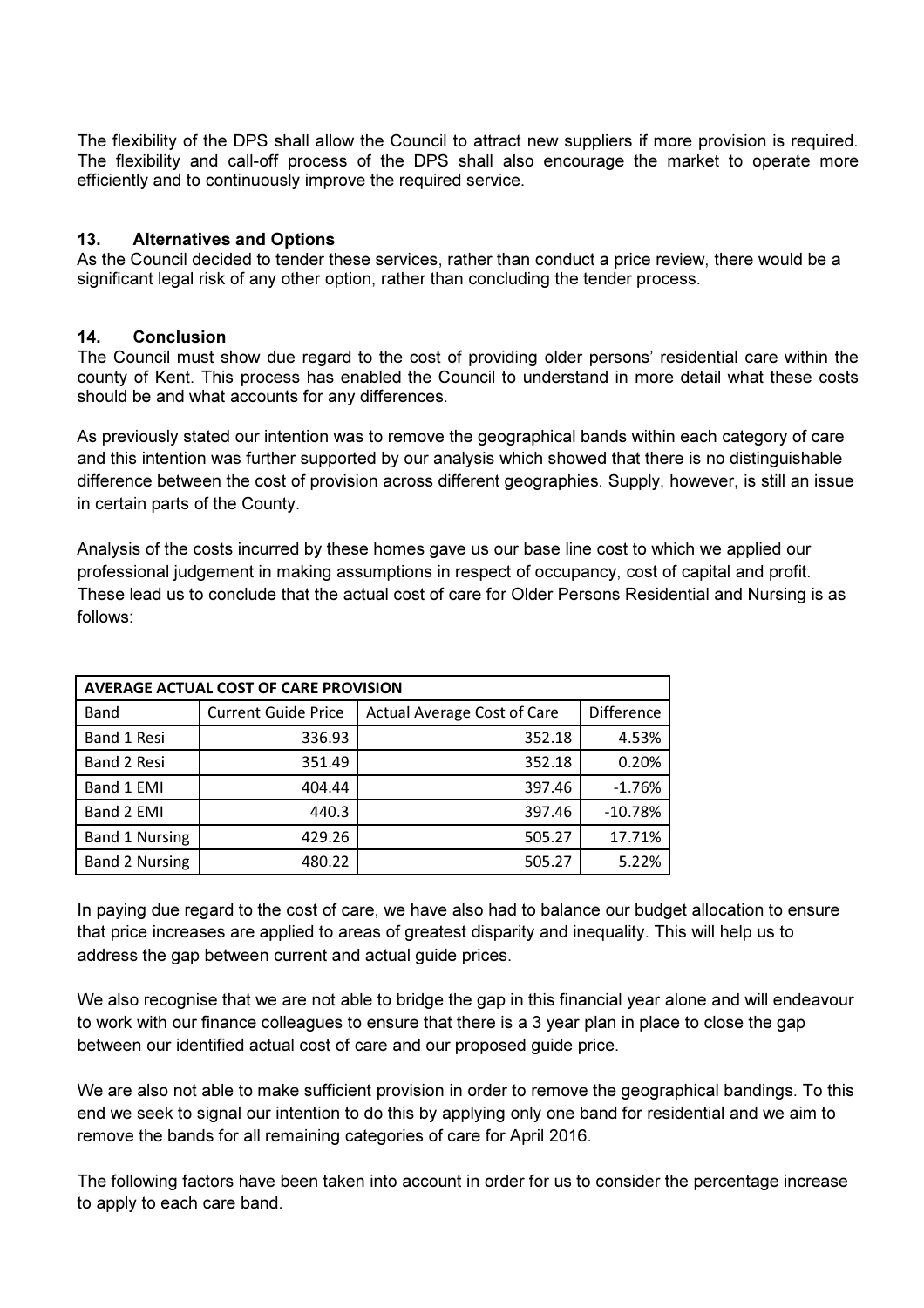- 1. Consideration of the prices paid by our neighbouring authorities, especially the London Boroughs
- 2. Our strategy for residential care where we state our intention to depart from purchasing Ordinary residential care with a stronger focus on extra care housing and EMI residential provision
- 3. Supply and demand impacts and our ability to place in Band 2 areas and for this reason we decided it would not be appropriate to apply a decrease to our current guide price and would keep the price fixed in our around the current guide price
- 4. To signal our desire to remove the bandings for each category of care, we will remove the banding for ordinary residential.
- 5. In order to address the quality issues in the band 1 areas of ordinary residential care, we will pay an additional proportionate increase to help support providers address these quality issues. We will be measuring performance against our KPI's to ensure that quality measures are improving.
- 6. The work required for the Accommodation Strategy. KCC knows that the average size of a care home deregistering with CQC is 27 beds. In Kent, the average size of a care home is 35 beds (40 in the West and 32 in the East). The Strategy concludes that there needs to be a significant shift from residential care to extra care housing. KCC has had to consider whether it would want to allow a cost for capital when the aim would be to move away from some of the provision currently offered with a responsibility for the health and safety of individual residents should immediate improvements be required.

| <b>PROPSED GUIDE PRICE FOR CARE PROVISION</b> |                                      |                                       |                            |                   |
|-----------------------------------------------|--------------------------------------|---------------------------------------|----------------------------|-------------------|
| <b>BAND</b>                                   | <b>CURRENT</b><br><b>GUIDE PRICE</b> | <b>Actual Average Cost of</b><br>Care | <b>OCT 2014 GUIDE PRCE</b> | <b>DIFFERENCE</b> |
| Band 1 and 2                                  | 336.93                               | 352.18                                | 352.18                     | 4.53%             |
| Resi                                          | 351.49                               | 352.18                                |                            | 0.20%             |
| Band 1 EMI                                    | 404.44                               | 397.46                                | 408.48                     | 1.00%             |
| Band 2 EMI                                    | 440.30                               | 397.46                                | 440.30                     | 0.00%             |
| <b>Band 1 Nursing</b>                         | 429.26                               | 505.27                                | 450.72                     | 5.00%             |
| <b>Band 2 Nursing</b>                         | 480.22                               | 505.27                                | 487.42                     | 1.50%             |

These factors lead to propose that our guide prices should be as follows:

In the 2014-15 budget, adult residential services were allocated an additional £0.9m for price increases for current residents. In applying the increases proposed this represents an additional price pressure of £0.65 m. This is based on data from  $1<sup>st</sup>$  May 2014 and applying an increase to each resident based on the guide price. It does not account for any waivers.

As the council is strongly committed to address the gap between our guide and actual price, monies have been allocated from elsewhere in order to make provision to support this proposal. This represents a total annualised pressure of £1.55m

It is important to note that by undergoing the tender process, we have not had to apply a price increase from 1 April 2014 – 30<sup>th</sup> September 2014, with new prices only coming into effect from 1<sup>st</sup> October. The contract is fixed for 18 months and we have also therefore avoided the application of an additional price increase for 2015/16.